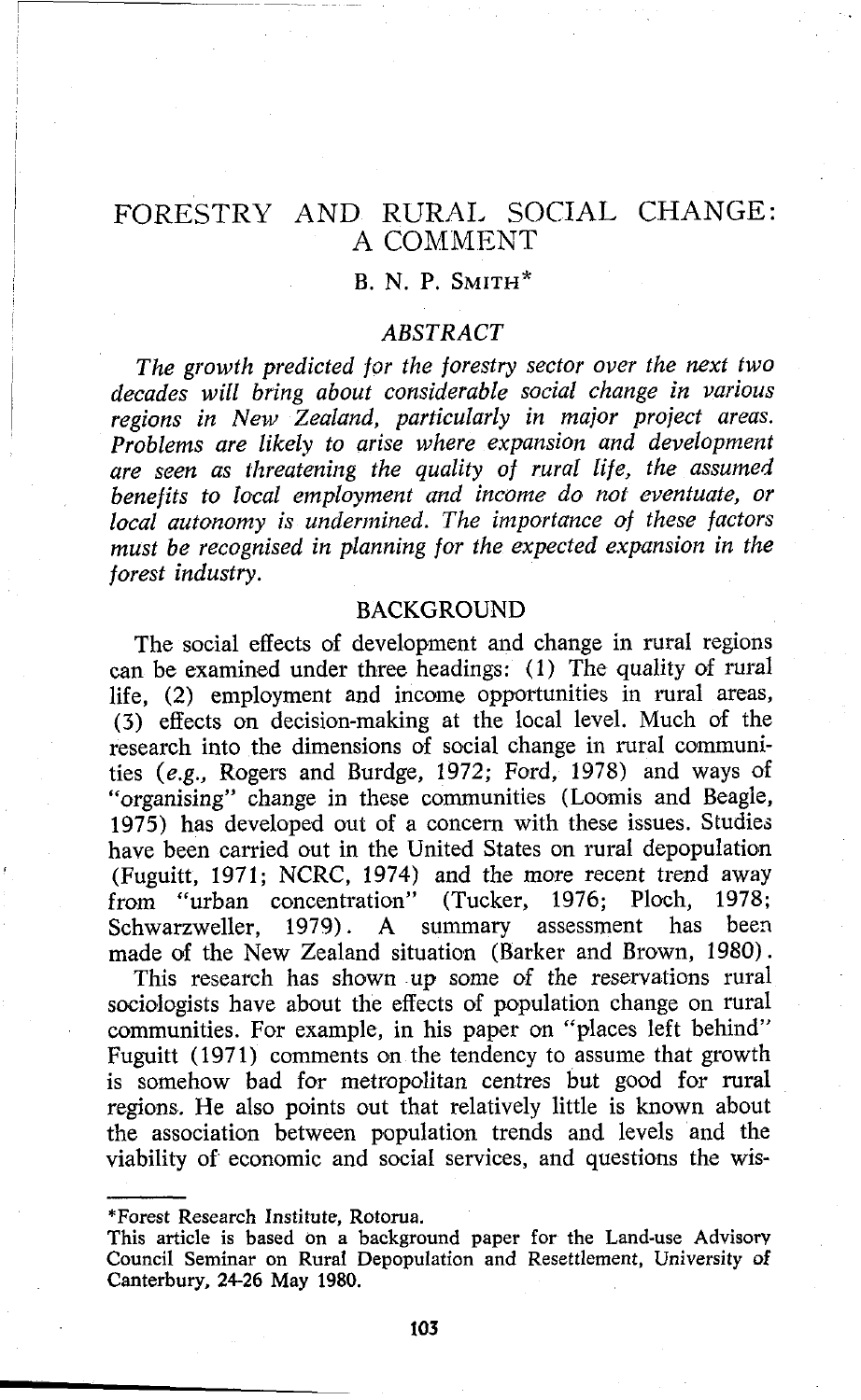dom behind attempts to open up opportunities in rural regions so as to discourage rural-urban migration.

Looking at the other end of the migration question, Schwarzweller (1979) notes that the economic drain resulting from depopulation may not be as disruptive on communities as the arrival of lots of newcomers. On top of this, community solidarity could well be threatened by disputes over the rate and direction of development, and the ways in which the resources of the community are distributed.

These cautionary points conflict with the call for rural redevelopment and industrialisation as a means of maintaining viable rural communities, particularly where the inequalities between rural and urban regions are rather more pronounced (Wilkonson, 1978).

The need for a secure rural sector has often been discussed in New Zealand, especially in the agricultural context (Cant et al., 1980; Gillies, 1980). But what of the relationship between forestry development and the well-being of our rural communities? Owing to past and current planting rates, the amount of harvestable wood in exotic forests is expected to increase markedly after 1990, particularly in certain major project areas. This increase in harvest and the concomitant expansion of processing facilities will pose numerous social and economic problems for regional and community planning particularly in terms of the headings noted above.

## QUALITY OF RURAL LIFE

Quality of life may be seen in terms of the degree of "contentedness" a person experiences within the prevailing social situation. Anything that threatens the basic values and norms by which social life is organised within a community is seen to have the potential to reduce the level of individual and community satisfaction, and hence is likely to become a target for vigorous criticism. The "case" against forestry development is currently presented in a way that actually masks fundamental fears which emerge from a concern for the quality of life in rural communities. Three dimensions are of particular importance in this under-Iying concern:

(1) Being usually a large-scale land-user, forestry immediately contravenes a fundamental ethic bound up in the private ownership of small landholdings. These "property norms" permeate much of New Zealand society. They are not tied specifically to either the rural or the urban setting.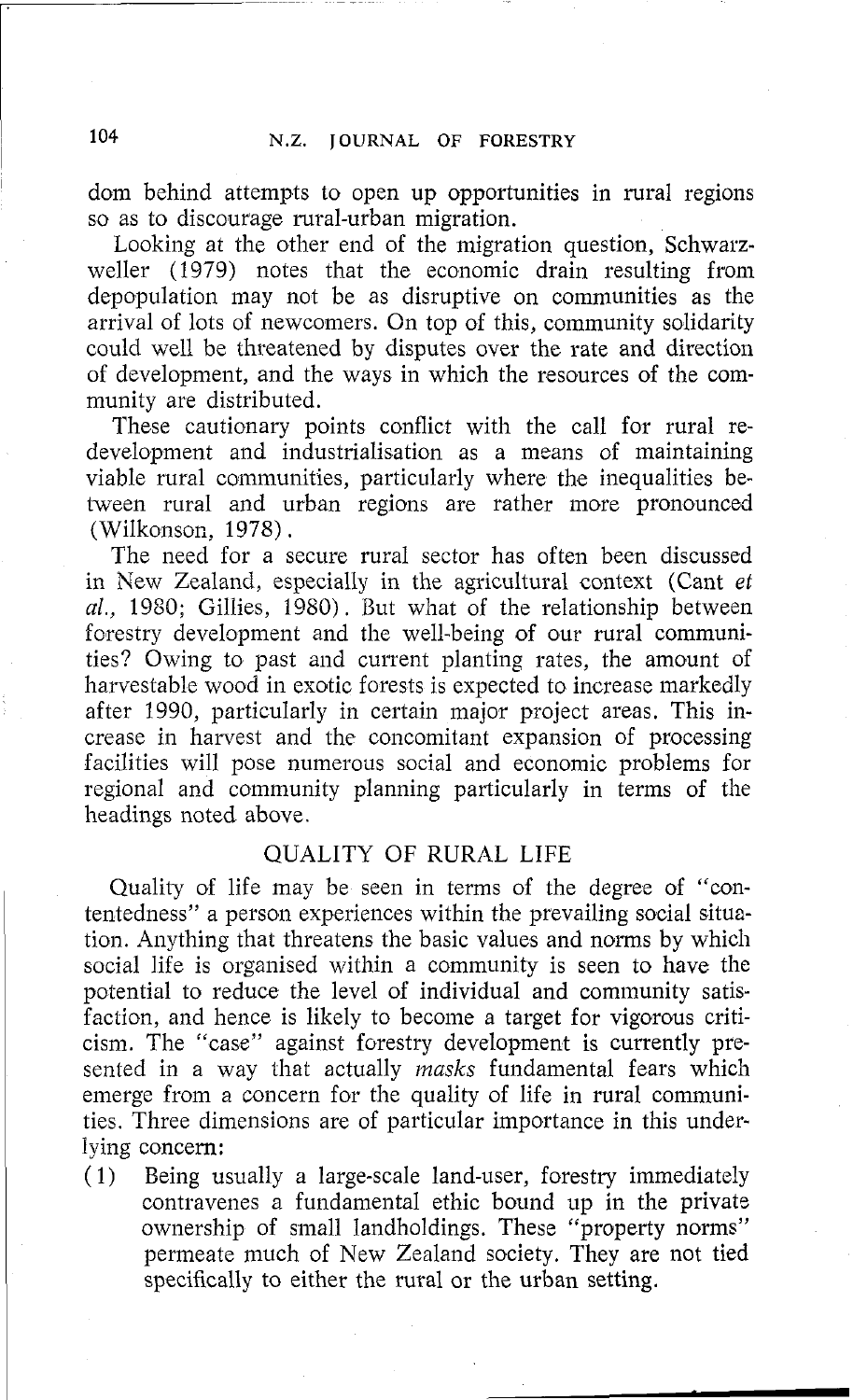# **FORESTRY AND RURAL CHANGE 105**

- **(2)** Forestry introduces a style and form of work that is considered to be incompatible with local work patterns. Greater routine and a loss of autonomy and flexibility are seen to characterise these new job opportunities.
- **(3)** Forestry tends to bring into a community a new business and specialist group whose economic interests and social views conflict with those held by the established local power group. This latter group see a possible undermining of their security in local body affairs.

The conflict between forestry development and other sectors will not be resolved unless these contradictions are openly recognised.

# EMPLOYMENT AND INCOME OPPORTUNITIES

Forestry development unquestionably provides new opportunities for employment in a region or community. There has been disagreement, though, as to the extent of the benefits to be derived. For example, Fraser and Horgan (1978) and Grant (1977) are critical of the Forestry Development Plan for Otago (NZFS, 1975) in that they feel it over-estimates the employment advantages which might result from the growth of forestry in this region. In order to assess the impacts of forestry on employment it is necessary to recognise the distribution between unemployment and underemployment, and to discourage the bringing-in of additional labour from other regions until the local employment needs are met (Grant, 1979). Those involved in development may need to extend their training function in order to ensure that the locals are given the opportunity to acquire relevant skills should they choose to do so.

Finally, because of the nature of forestry development there is the difficulty of providing balanced employment to cater for the work needs of both men and women in various age groups. This problem requires attention, although it is possibly not as important in a "mixed economy" environment.

Forestry, like all industries that locate in rural areas, can also generate problems that are "unanticipated and unplanned for" (Bertrand, 1978). For example, there is the "leakage" of economic benefits. This refers to the possibility that benefits (profits) from a particular development may not always remain in the community or region in question. There can be problems resulting from the induced instability of the local real estate market and the short-run boom-type demands for facilities and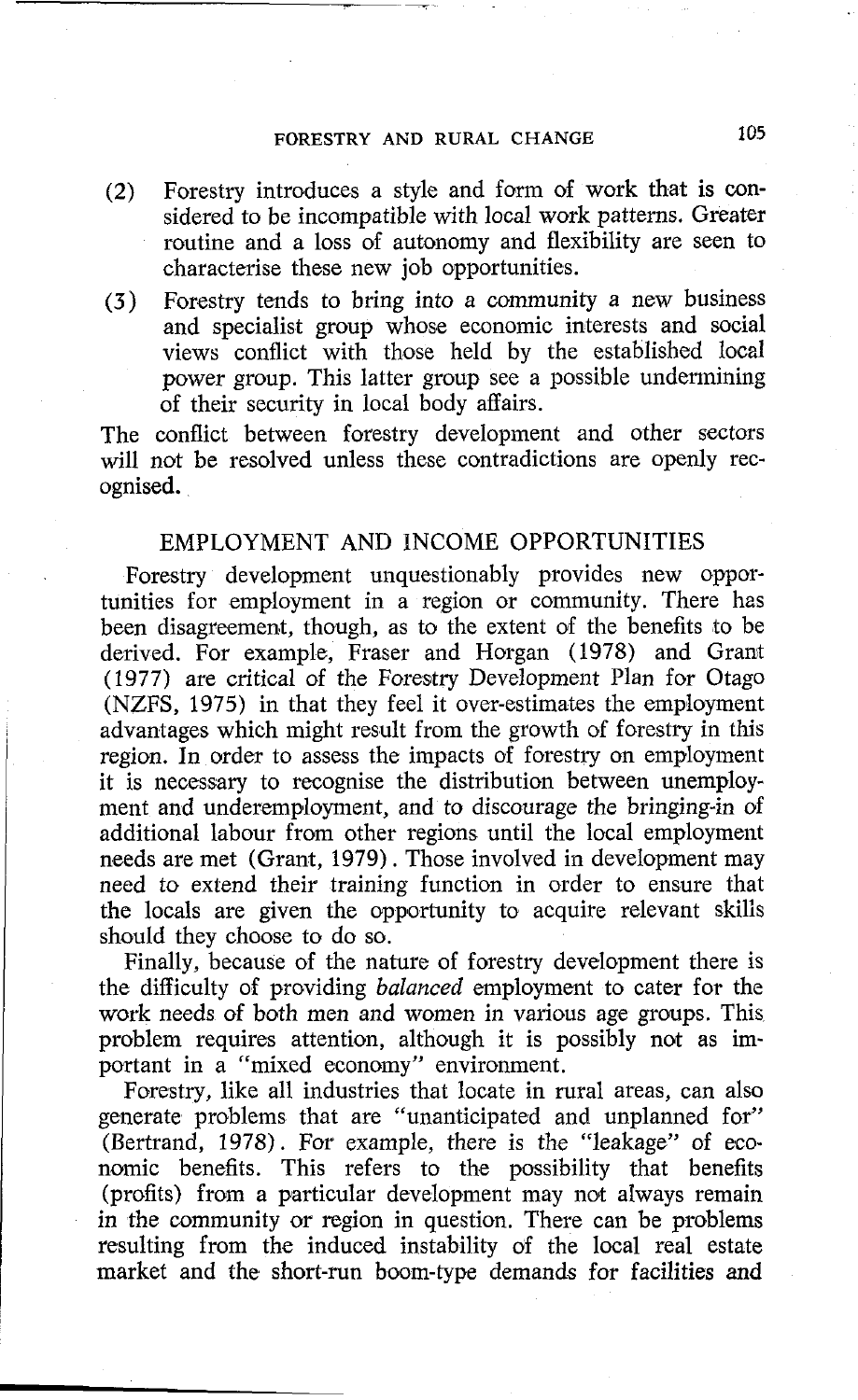# 106 N.Z. JOURNAL OF FORESTRY

services. The latter concern arises from the fact that the pre $\Sigma$ sure for services in the building phase of the development often drops away after the plant begins operation. Local interests are generally not attracted to the idea of providing services for residents whose stay is temporary. There is therefore a need for those involved in the operational phase of the development to patronise local services as much as possible. In order to do this, **soms**  modification to the purchasing and servicing procedures of Government departments and private companies may be required (Grant, 1979) .

## LOCAL DECISION-MAKING

Forestry introduces an element of bureaucracy into rural regions. As this generally implies reduced decision-making at the local level, it arouses concern about the possibility of local interests being sacrificed to the whims of some externally controlled venture. In a study on attitudes to change in the Mangonui, County, Northland (Smith and Wilson, 1980), preliminary analysis of some 500 interviews shows that only 20% of respondents felt they had any influence over what developments took place in their community. On the other hand, over 40% said they would like to have more say. By increasing the extent of local involvement in decision-making, the likelihood of a better fit between the style and shape of the development and local needs is enhanced. This will ultimately be an advantage to all parties, notwithstanding the inherent differences of viewpoint associated with the competing interests of "capital" and "community".

### **CONCLUSIONS**

The social aspects of forestry development in New Zealand warrant more research, for although some studies have been made of forestry villages (Chapple, 1973) and the single-industry pulp and paper towns (Whitelaw, 1961; Chapple, 1976; James, 1979), little attention has been paid to the social implications of forestry for existing communities. The contribution forestry can make to **a** region's development depends very much on the specific physical, biological, economic, social, and cultural conditions to be found there. Social change of any sort inevitably implies some degree of conflict, so the overall aim of those involved in forestry should be to try to reconcile national needs to local ones, otherwise the opposition to the intrusion of different land-uses could well heighten as the competition for land increases.